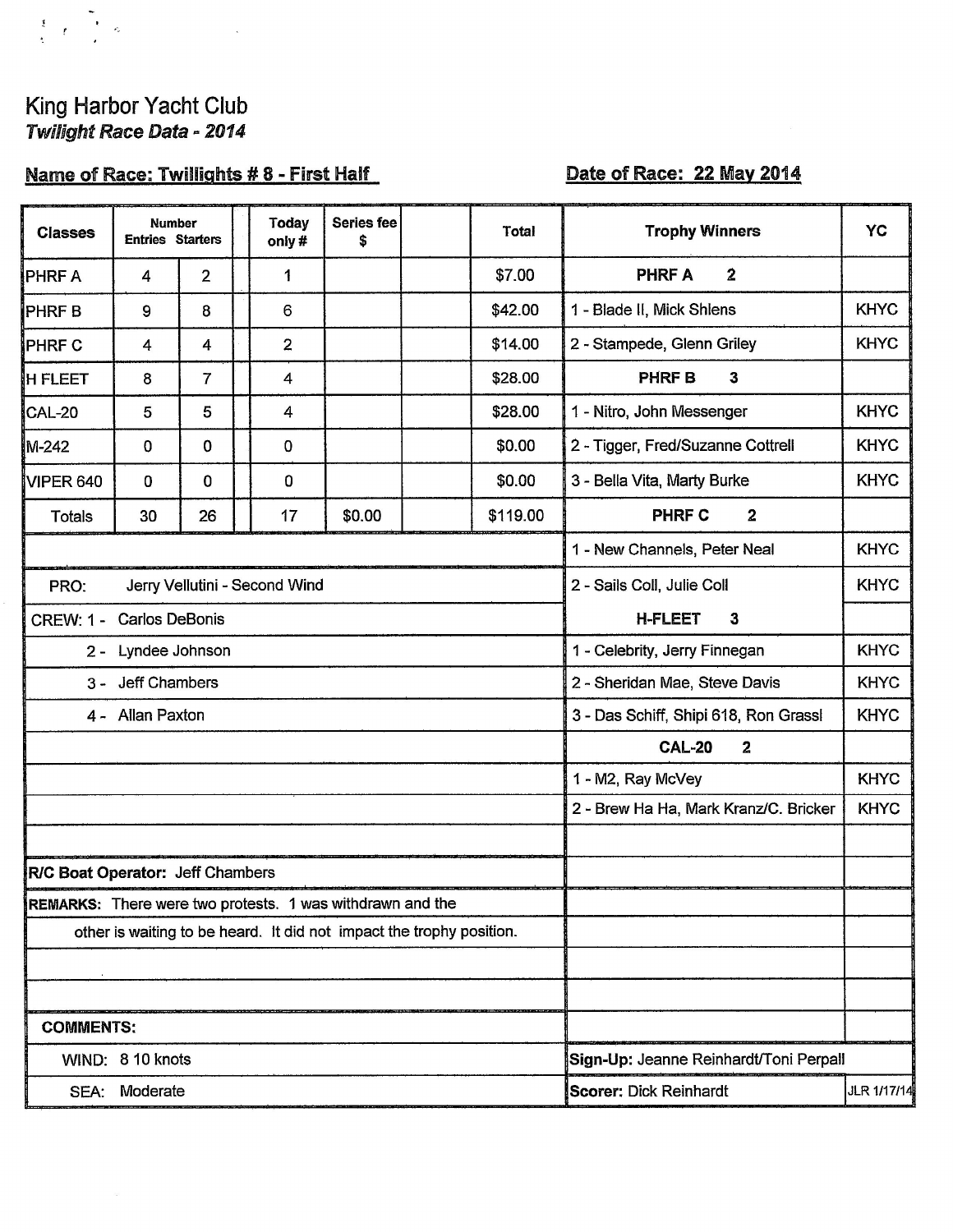#### **2014 KHYC TWILIGHTS #8**

#### **King Harbor Yacht Club**

Race Date: 22 May 201

Wind Speed: 8-10 kn

#### PRO: Jerry Vellutini

|                |             |                        |                                                                                             |                                                                                     |          |                       |                                 | Club             |
|----------------|-------------|------------------------|---------------------------------------------------------------------------------------------|-------------------------------------------------------------------------------------|----------|-----------------------|---------------------------------|------------------|
| <b>PHRF-A</b>  |             |                        |                                                                                             |                                                                                     |          |                       |                                 |                  |
|                | 37          | Blade II $(**)$        | Mick Shlens                                                                                 | $\mathbf{0}$                                                                        | 19:29:25 | 01:09:25              | Far <sub>40</sub>               | <b>KHYC</b>      |
| $\overline{2}$ | 11165       | Stampede               | Glenn Griley                                                                                | 42                                                                                  | 19:35:29 | 01:11:13              | J 111                           | <b>KHYC</b>      |
| <b>PHRF-B</b>  |             |                        | Start Time 18:25:00 / Dist.4.70 n                                                           |                                                                                     |          |                       |                                 |                  |
| 1              | 97626       | Nitro                  | John Messenger                                                                              | 84                                                                                  | 19:23:12 | 00:51:37              | $J-33$                          | <b>KHYC</b>      |
| $\overline{2}$ | 42757       | Tigger $(*)$           | Fred & Suzanne Cottrell                                                                     | 84                                                                                  | 19:23:38 | 00:52:03              | J 33                            | <b>KHYC</b>      |
| 3              | 56136       | Bella Vita [*]         | Marty Burke                                                                                 | 79                                                                                  | 19:23:34 | 00:52:23              | Ben 36.7                        | <b>KHYC</b>      |
| 4              | 46879       | Noah Agenda            | Wilfred Poiesz                                                                              | 81                                                                                  | 19:24:20 | 00:52:59              | Bravura 29                      | <b>KHYC</b>      |
| 5              | 46575       | Calais                 | Jerry Hunter                                                                                | 81                                                                                  | 19:25:17 | 00:53:56              | Dencho 33                       | <b>KHYC</b>      |
| 6              | 46192       | H <sub>2</sub> Blue    | Ross Moore                                                                                  | 108                                                                                 | 19:29:26 | 00:55:58              | J 92                            | <b>RBYC</b>      |
| 7              | 87027       | <b>Flying Dutchman</b> | Rudy Van Kreuningen                                                                         | 93                                                                                  | 19:28:23 | 00:56:06              | Hobie 33                        | <b>KHYC</b>      |
| $8\,$          | 60          | Tensor                 | John Selman                                                                                 | 111                                                                                 | 19:36:58 | 01:03:16              | Viper 640                       | <b>KHYC</b>      |
| PHRF-C         |             |                        | Start Time 18:30:00 / Dist.3.90 n                                                           |                                                                                     |          |                       |                                 |                  |
|                | 97264       | New Channels           | Peter Neal                                                                                  | 150                                                                                 | 19:24:59 | 00:45:14              | Martkin 242                     | <b>KHYC</b>      |
| $\mathbf{2}$   | 207         | Sails Coll (*)         | Julie Coll                                                                                  | 150                                                                                 | 19:25:41 | 00:45:56              | Martin 242                      | <b>KHYC</b>      |
| 3              | 28124       | No Way $!$ (*)         | Don Souther                                                                                 | 138                                                                                 | 19:25:47 | 00:46:49              | $B-25$                          | <b>KHYC</b>      |
| $\overline{4}$ | 87358       | <b>Sunday Flyer</b>    | Ski Tarnosky                                                                                | 150                                                                                 | 19:31:04 | 00:51:19              | Martin 242                      | <b>KHYC</b>      |
|                |             |                        |                                                                                             |                                                                                     |          |                       |                                 |                  |
|                | 370         | M <sub>2</sub>         | Ray McVey                                                                                   |                                                                                     |          |                       | Cal 20                          | <b>KHYC</b>      |
| $\overline{2}$ | 15          | Brew Ha Ha             | Mark Kranz & Charles Bricker                                                                |                                                                                     |          |                       | Cal 20                          | <b>KHYC</b>      |
|                | <b>Rank</b> | Sail No.               | Div<br><b>Boat Name</b><br>PHRF Time on Distance /<br>PHRF Time on Distance /<br>One Design | <b>Owner / Skipper</b><br>PHRF Time on Distance / Start Time 18:20:00 / Dist.6.10 n | Rating   | Finish<br><b>Time</b> | <b>Corrected</b><br><b>Time</b> | <b>Boat Type</b> |